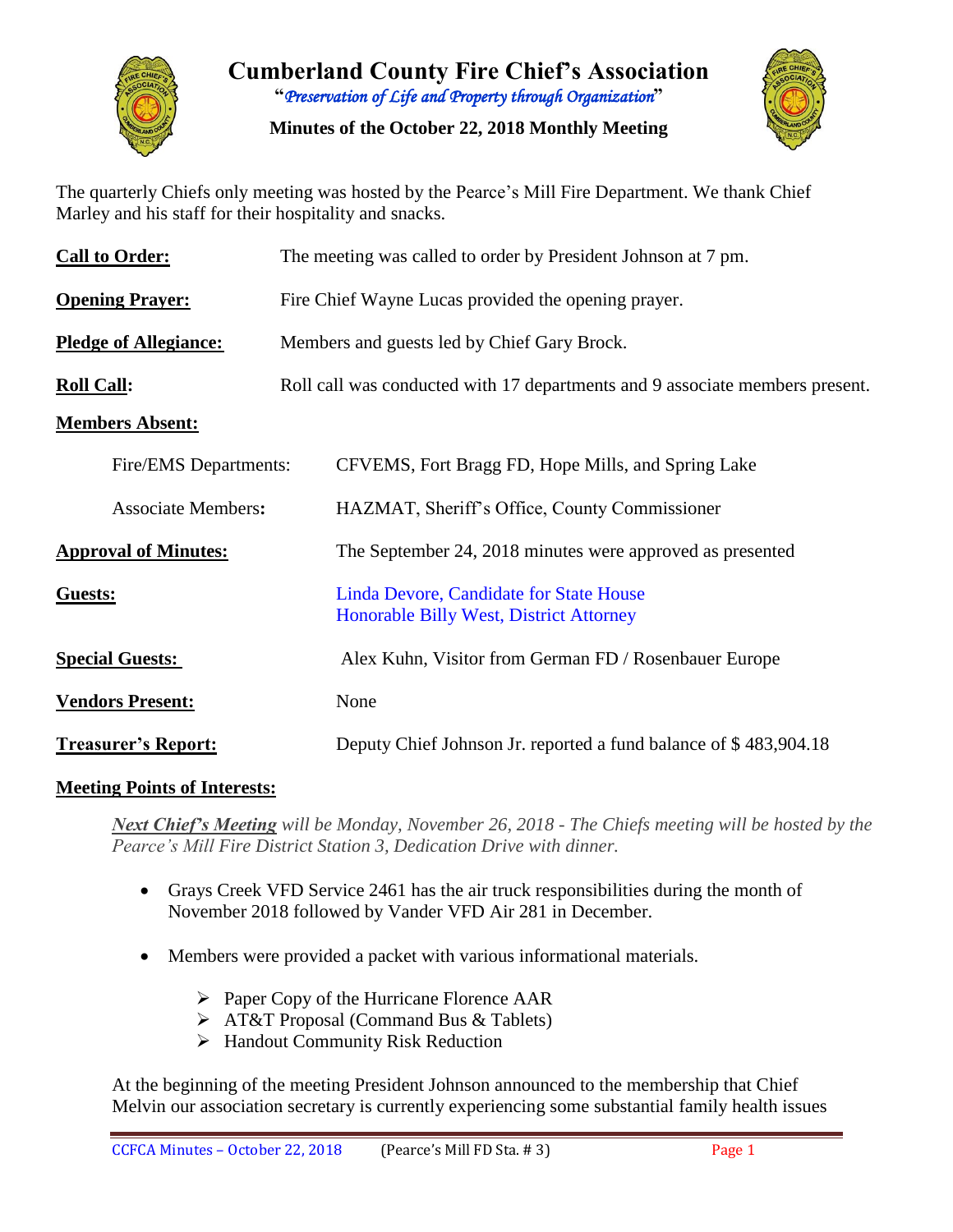that require his immediate attention and will preclude him from attending our meeting. He stated that he talked with Mark earlier this evening and Mark was clearly bothered by the events. President Johnson asked all of us to keep Mark and his family in our immediate thoughts and prayers as we move forward.

#### **OLD BUSINESS**

- 1. President Johnson updated the membership on the current progress of the Mobile Command and Communication Center Bus. The radio and communications equipment is scheduled to be installed on Monday October 29, 2018 at Station 19. Amerizon Wireless our Motorola dealer requested that the county pick-up with the Mobile Vehicle Amplifier (MVA) that is to be installed in the bus is also scheduled to be at Station 19 for removal of the MVA. The installation of all our radio communications equipment will take several days. This does not include WIFI and Telephone communications for which we are still negotiating with both Verizon and AT&T First NET.
- 2. President Johnson thanked the membership for their support and participation during our annual memorial service earlier this month. It was a beautiful day and well attended by our membership. He informed the membership that he has asked the Memorial Committee as well as the members of the Honor Guard to attend our December (Christmas) meeting on December 17, at the Sheriff's Office in order for us to officially recognize them for their dedication of not only our memorial service but also for taking the time out to provide last services and memorials to our members.
- 3. President Johnson informed the membership that there has been no further action on the Agricultural and Forestry Awareness Study Commission since our last meeting. We are monitoring this initiative closely and we will advise should any changes be made.
- 4. President Johnson stated that all our new ID Tags are pretty much completed. Working on finishing Godwin-Falcon and we are planning on setting up an on-line request page to order replacement and new member tags. This was a rather large undertaking and over 3000 ID tags were produced in corresponding colors based on rank. We have exhausted both our metal ID tag material as well as clips. We are now ordering sustainment supplies that will maintain us going forward. He also stated that he does have completed ID tags at Station 13 for Beaver Dam, Eastover and West area Fire Departments and will get those distributed.
- 5. President Johnson stated that all our Ballistic Gear has been issued out with the exception of Godwin-Falcon, Hope Mills and Westarea Fire Departments. This will be picked up later this week. He asked all Chiefs to please go back and insure that their members familiarize themselves with the new gear and how all the adjustments work. Otherwise there will be issues should a sudden occurrence transpire. It is best to store the vests in a fully expanded or led out position. Please keep the vests within the provided carrier case in order to protect our gear from spills and contaminants, safeguard and take care of our new gear.
- 6. President Johnson advised the membership that a hard copy of our Hurricane Florence After Action Review (AAR) from earlier this month is included in everyone's packet. He will also send out a digital version to all members and it will also be posted to our web-page. As a result of feedback from our AAR we will appoint a Disaster Response Committee in order to address our current disaster response procedures and device recommendations on how to better streamline our combined response protocol, devise a policy and report back to the association on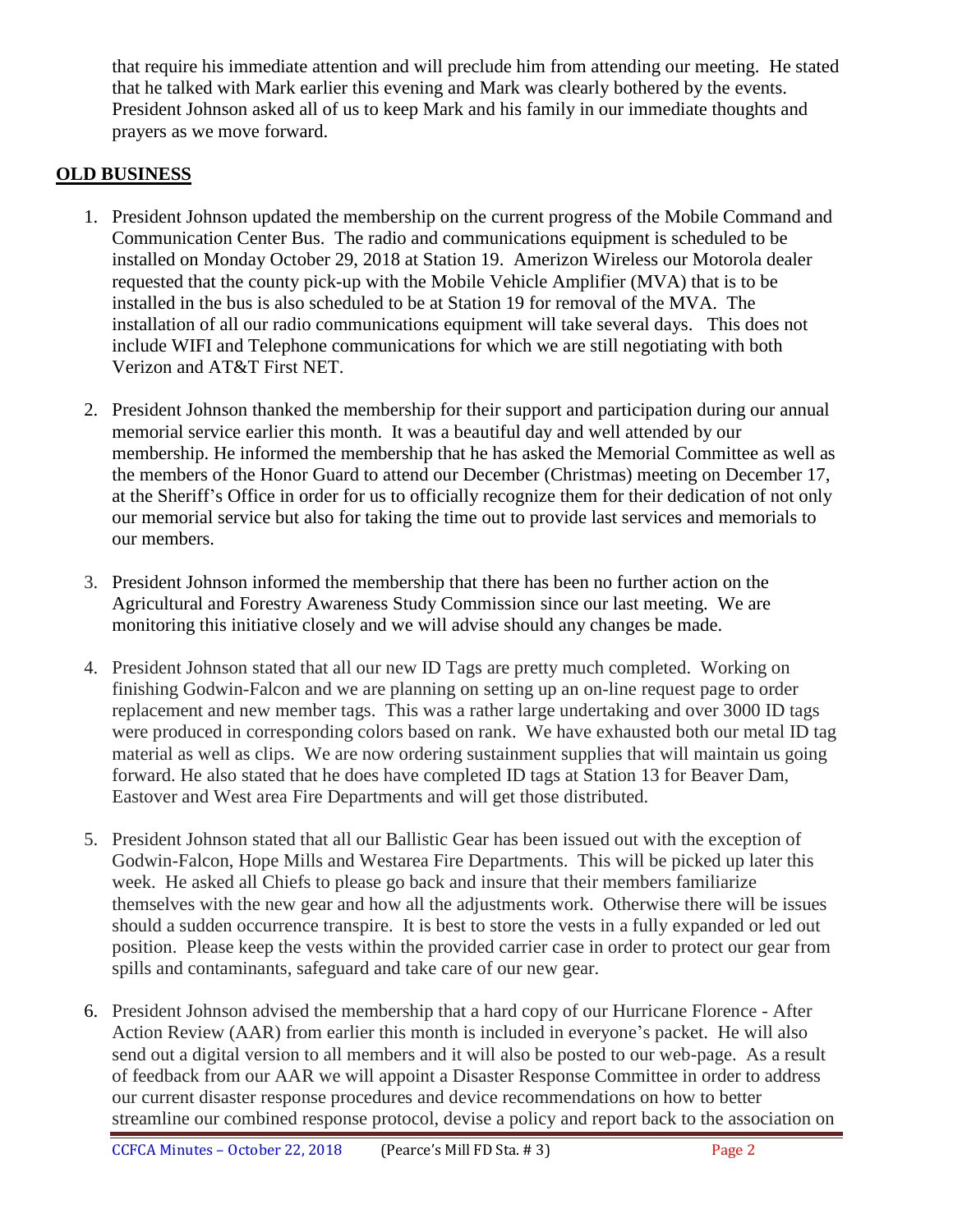their progress and render a final report. The following listed members have volunteered to serve on the Disaster Response Committee and President Johnson asked Chiefs if they have anyone that wants to serve on the committee to please send him an email with their names. He also advised the membership that all committee meetings will be advertised on IAR and everyone is always welcome to attend any committee meeting. The newly formed committee will appoint a Vice-Chair from amongst its membership during their first official meeting.

### **New Disaster Response Committee –**

*Assistant Fire Chief Richard Bradshaw – (Vander VFD) Chairman*  Assistant Fire Chief Kevin Dove – (Fayetteville / Cotton) Member Assistant Fire Chief Kevin Murphy – (Stoney Point) Member Deputy Fire Chief Hank Harris – (Fayetteville / Cotton) Member Division Chief Brandon Hanzal – (Stoney Point) Member Fire Marshal Gene Booth – (CC Emergency Services) Member EM Officer Scott Bullard – (Fayetteville FD) Member

#### **NEW BUSINESS:**

1. President Johnson introduced District Attorney Billy West and informed the membership that he invited our District Attorney to attend our meeting after he received an email from Fire Chief Lucas outlining his and his board of directors concerns about self-defense and disarming their members who are legally carrying firearms. President Johnson went on to say that we are not asking our members to give up their right to defend themselves should a situation rise to the level where self-defense becomes necessary during an active shooter response situation. He stated that we do however need to realize what our role is during an active shooter incident, where we are most likely dispatched to deploy as members of a Rescue Task Force with cover provided by law enforcement officers. There are also concerns about members that have a carry concealed permit or carry open and suddenly find themselves responding to an active shooter incident after being duly dispatched to the incident. This could be a school or any other establishment that has postings and signage that weapons are not allowed on the premises either carrying concealed or open. President Johnson asked District Attorney West to please clarify the rules of engagements.

Mr. West thanked the members for their service and for inviting him to come out and address this issue. He started out by informing the membership that he wanted them to hear straight from the horse's mouth, and under active shooter circumstances and as long as we do not exceed our scope, his office will not prosecute first responders acting in the capacity of a rescue task force, treating or removing injured persons from an active shooter establishment or incident. He is also not asking members to give up their right to self-defense should a situation warrant self-defense and law enforcement has been besieged or incapacitated during an active shooter incident.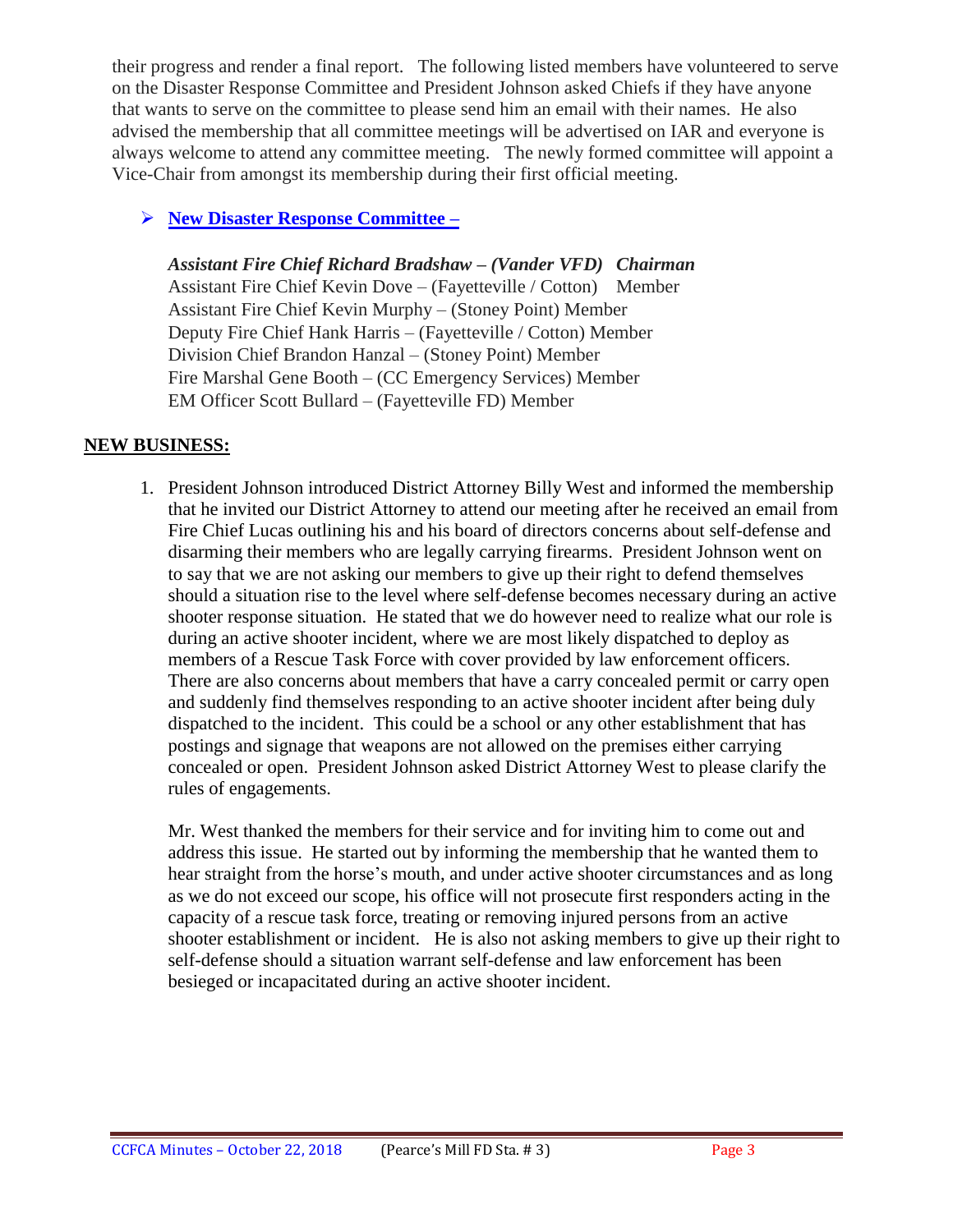- 2. President Johnson utilizing a Power Point presentation provided an overview for the membership about the association's primary assets and the location and state of those assets. These assets are owned by the association and belong to the entire membership.
	- $\triangleright$  President Johnson informed the members that our command and communications bus will be outfitted with two (2) mass storage battery chargers that will accommodate 12 portable radios. We do not have however portable radios for the bus but have an opportunity to purchase twelve (12) XTS 5000 radios for \$ 400.00 each for a total price of \$ 4,800.00 from the State of North Carolina. The radios are needed should the bus be activated and the portable radios can be utilized for immediate field assignment. After a brief discussion amongst all members Fire Chief Gary Brock made a **MOTION** to authorize the purchase of twelve (12) additional surplus portable radios from the state. The MOTION was **SECONDED** by Assistant Fire Chief Kevin Murphy and **unanimously APPROVED** by an all members present through a by station roll call vote. (See attached voting roll call sheet) President Johnson will coordinate the purchase of the radios with the State of North Carolina surplus agency.
- 3. President Johnson provided a proposal submitted by AT&T First NET for both service for our tablets as well as WIFI and telephone service for the mobile command bus. The tablet service quoted is \$ 3.00 cheaper per tablet than VERIZON that equals a savings of about \$ 1,400.00 annually. After a discussion amongst the members Fire Chief Jason Autry pointed out that AT&T wireless service on the east side of the county lacks critical service and is non-existent in areas. President Johnson stated that we would not degrade our current services. He is waiting on another proposal from VERIZON and will hopefully have that proposal for our November meeting. He also stated that the AT&T First NET representative was invited to be at our November meeting to address the entire membership and answer questions.
- 4. Announcement was made that our former Fire Commissioner Ed Melvin was admitted to Cape Fear Valley Hospital for cardiac issues last weekend and was not doing well. We will monitor his condition and send flowers once it is ok to do so. Commissioner Melvin served as our Fire Commissioner for eight (8) years. President Johnson asked the membership also to keep Ed and his family in our immediate thoughts and prayers as well.

# **COMMITTEE REPORTS:**

# **ID CARD/TECHNOLOGY COMMITTEE**

- **FYI.** Fire Chiefs are required to send a signed letter or memo with a firefighter requesting an ID Card. For any questions or an appointment contact 424-0694 or e-mail at [cjohnson.spfd@gmail.com](mailto:cjohnson.spfd@gmail.com)
	- No Report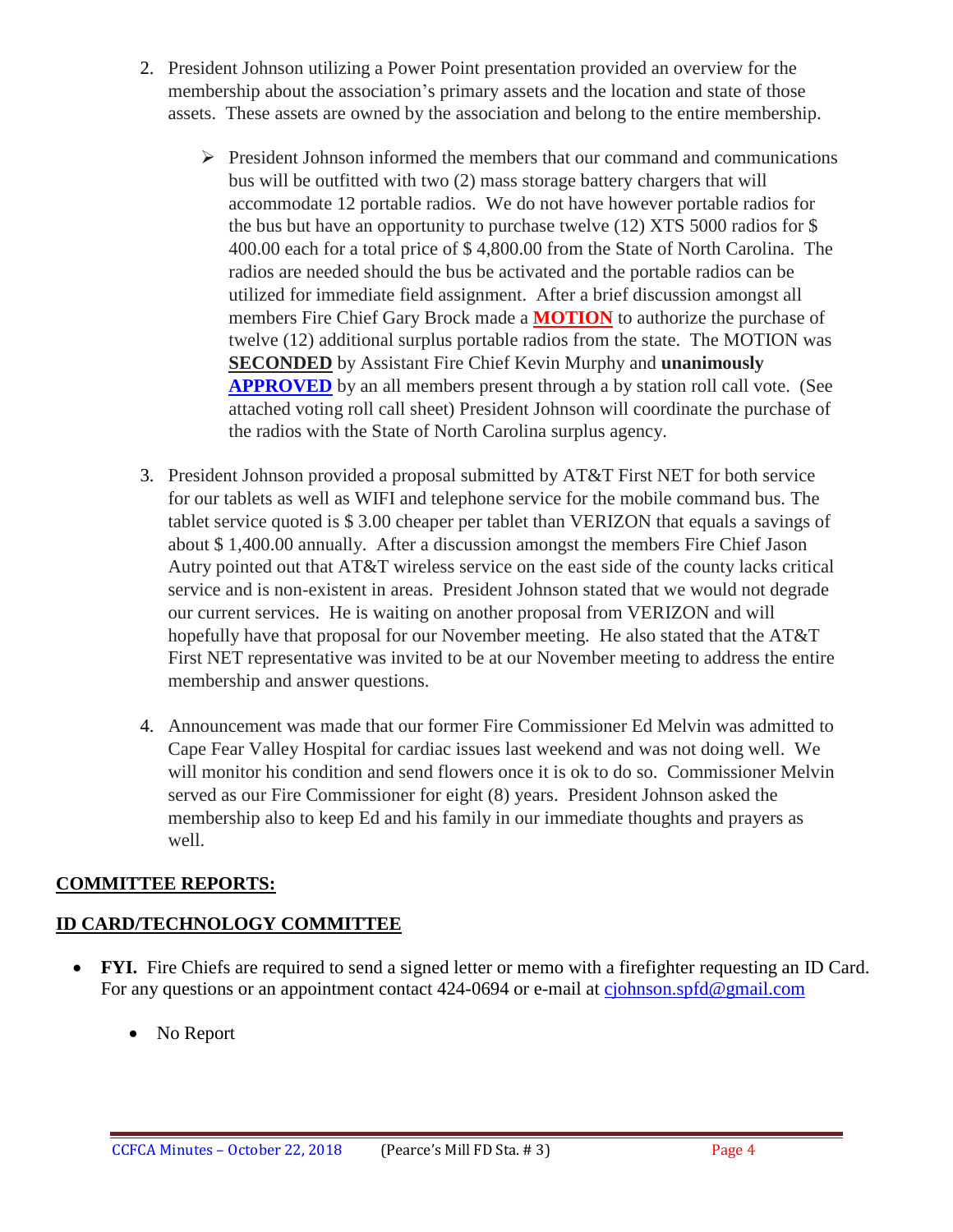#### **FIRE PREVENTION/EDUCATION COMMITTEE** (To Be Determined)

E-Mail: JEveritte@ci.fay.nc.us

• No Report (Annual Fire Safety Day rescheduled for Saturday November  $3<sup>rd</sup>$  at the Cross Creek Mall) Please consider displaying one of your specialty apparatuses. .

**STANDARDS & POLICY COMMITTEE** A/C Kevin Murphy (SPFD # 13) Chairperson, E-Mail: [kmurphy1903@gmail.com](mailto:kmurphy1903@gmail.com)

 Committee Chairman Assistant Chief Murphy provided a power point slide presentation concerning a helmet / shield standard. His committee was asked to look into a Countywide Helmet and Shield Standard. Chief Murphy provided historical data and at the conclusion of the presentation Chief Murphy requested feedback from all in attendance via email or direct call before November 15, 2018 in order for the Standards Committee to review comments and propose recommendations during the November or a future Chiefs meeting.

**MEMORIAL COMMITTEE** Chief R. Marley (Pearce's Mill) Chairperson, E-Mail: [pmfd0301@nc.rr.com](mailto:pmfd0301@nc.rr.com)

 Chief Marley thanked the membership for their participation in our 2018 Memorial Service and asked anyone interested to join their meetings.

**AUTOMATIC AID/MUTUAL AID COMMITTEE** Chief Joe Marsh (GCFD # 24) Chairperson, E-Mail: [gcfd24@nc.rr.com](mailto:gcfd24@nc.rr.com)

• No Report

**FINANCE COMMITTEE** Deputy Chief Freddy Johnson Jr. (Stoney Point) Chairperson, E-Mail: [spfd1302@nc.rr.com](mailto:spfd1302@nc.rr.com)

• Treasurer Johnson Jr. reported the fund balance as of today at \$483,904.18 with liabilities outstanding that will considerably reduce our fund balance.

**RESCUE COMMITTEE** Deputy Chief Hank Harris (Cotton FD) Chairperson,

E-Mail: [cfd402@nc.rr.com](mailto:cfd402@nc.rr.com)

• No report.

**COMMUNICATIONS /DISPATCH STEERING / AVL COMMITTEE** Chief Chuck Hodges (Hope Mills FD), Chairperson, E-Mail: clhodges@townofhopemills.com

• No Report

**KNOX BOX COMMITTEE** - Emergency Management Officer Gene Booth (Emergency Services) Chairperson, E-Mail: [wbooth@co.cumberland.nc.us](mailto:wbooth@co.cumberland.nc.us)

• No Report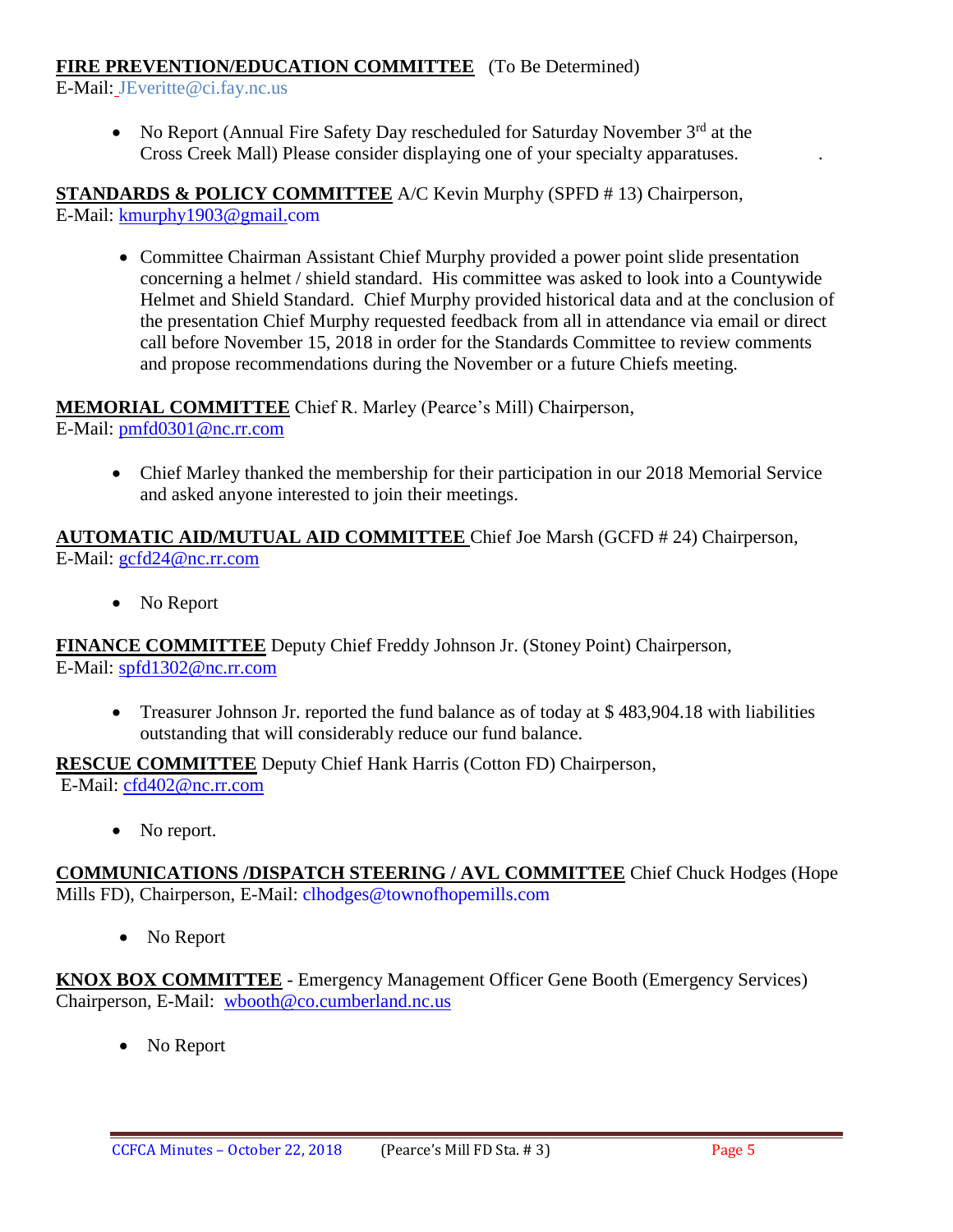**FIREHOUSE STEERING COMMITTEE** – Fire Chief T. J. McLamb (SLFD # 22) Chairperson, E-Mail: [tmclamb@spring-lake.org](mailto:tmclamb@spring-lake.org)

• No Report

**NC WORKFORCE SOLUTION GRANT – COMMITTEE** – Fire Chief Justin Nobles (SVFD # 23) Chairperson. E-Mail: [Jnobles@stedmanfire.com](mailto:Jnobles@stedmanfire.com)

• President Johnson reminded the membership that VWS reports are due on November 1, 2018 and Chief Nobles advised him that additional hand-out material is forthcoming.

#### **ASSOCIATE MEMBERS REPORT**

**EMERGENCY SERVICES DIRECTOR/ ECC-911 (**Tracy Jackson **–** Interim Director), E-Mail: [tjackson@co.cumberland.nc.us](mailto:tjackson@co.cumberland.nc.us)

- ES Interim Director Tracy Jackson briefly updated the membership on the hiring process of the new Emergency Services Director and stated that new positive announcements are forthcoming in the near future.
- Emergency Management & Fire Marshal Gene Booth Stressed the importance of the FEMA PA Portal and stressed to the Chiefs that if anyone needed additional assistance to please call him. There is a slight window for an additional PA class if needed but the window of opportunity for the class is fast diminishing, so please let him know ASAP. He also stated that the deadline for the submission for PA requests is November 16.

**EMS DIRECTOR:** Brian Pearce, Director E-Mail: bpearce@capefearvalley.com

• No report.

**HAZMAT:** AC Robert Brinson, FFD - POC telephone for HAZMAT is 584-9550, E-Mail: [rbrinson@ci.fay.nc.us](mailto:rbrinson@ci.fay.nc.us)

• No report.

**FORESTRY DISTRICT** Craig Gottfried, County Ranger, E-Mail: [craig.gottfried@ncagr.gov](mailto:craig.gottfried@ncagr.gov)

• No Report

**FTCC** Steve Drew, E-Mail: [drews@faytechcc.edu](mailto:drews@faytechcc.edu)

• No Report

**SHERIFF'S OFFICE** Sheriff Wright (Sr. Sgt. Steven Hodges – ATF)

• No report.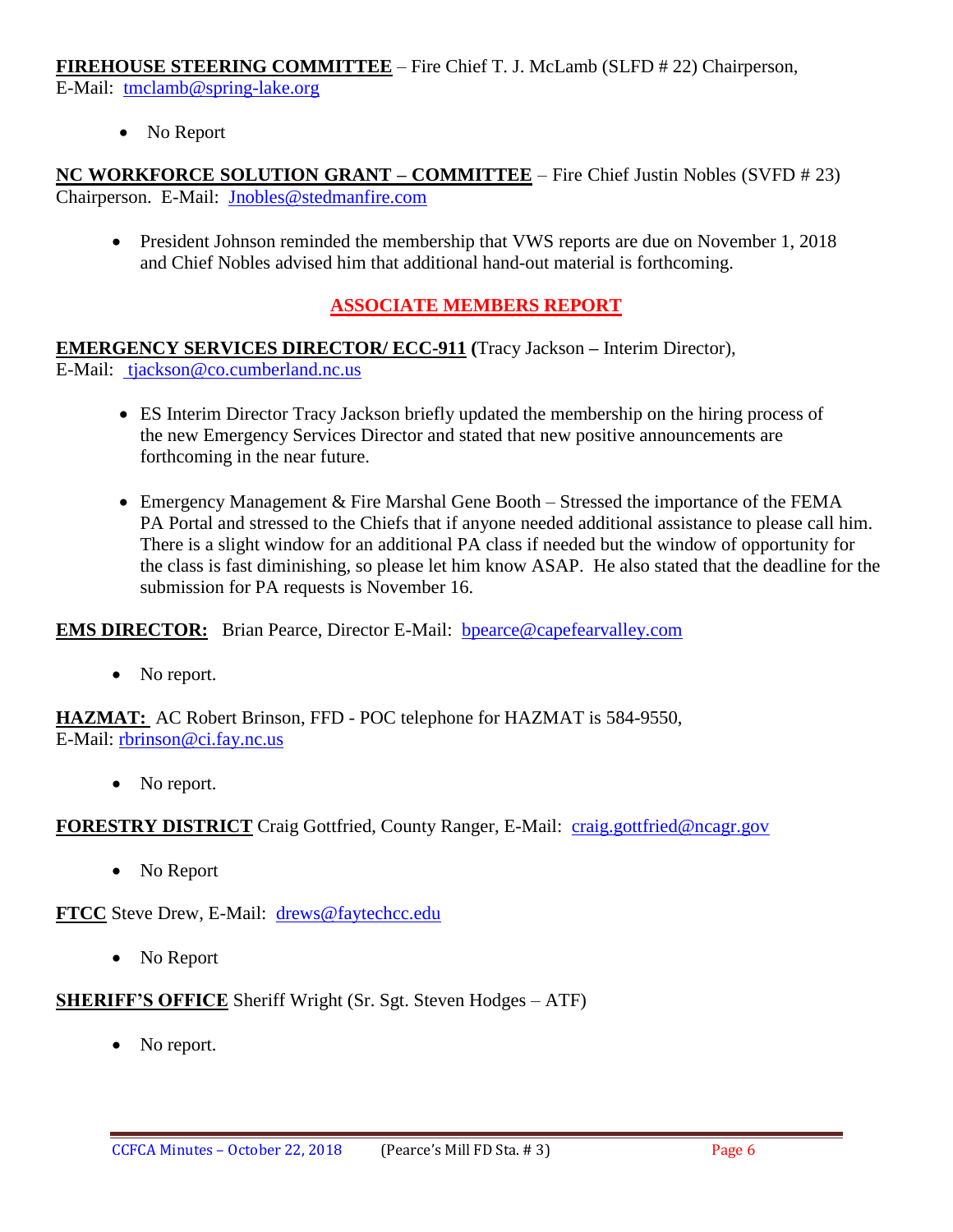**NC HIGHWAY PATROL** – Major Freddy Johnson Jr. SHP Special Operations.

E-Mail: [Freddy.johnson@ncdps.gov](mailto:Freddy.johnson@ncdps.gov) or Sergeant S. Johnson SHP Raleigh Training Center E-Mail [sean.johnson@ncdps.gov](mailto:sean.johnson@ncdps.gov)

• Major Johnson briefed the membership on the great support from the local fire service in Columbus County rendered to slain Highway Patrol Trooper K. Conner.

#### **FAYETTEVILLE POLICE –** Police Chief Gina Hawkins, Email [ghawkins@ci.fay.nc.us](mailto:ghawkins@ci.fay.nc.us)

• No Report

**COUNTY MANAGERS OFFICE** – Assistant County Manager Tracy Jackson E-Mail: [tjackson@co.cumberland.nc.us](mailto:tjackson@co.cumberland.nc.us)

• No report.

#### **COUNTY COMMISSIONERS** Fire Commissioner Jimmy Keefe

• Still at work unable to attend.

#### **FOR THE GOOD OF THE ASSOCIATION:**

- President Johnson announced that this upcoming weekend is the last weekend for the Stoney Point FD, Trail of Terror and invited all the Chiefs out for a good scare. They will also open up on Tuesday and Wednesday next week.
- Fire Chief Jason Autry announced the start of the Bethany FD annual Turkey Shoot at Station 12 starting this weekend. Please come out and support this endeavor.

**ADJOURNMENT:** A motion was made to adjourn by Fire Chief Ronnie Marley and seconded by Assistant Chief Richard Bradshaw. The meeting was adjourned at 2045 hours.

Respectfully Submitted By:

*Freddy l. Johnson Sr. Mark A. Melvin*

Freddy L. Johnson Sr., CFO Mark A. Melvin, CFO Fire Chief / President Fire Chief / Secretary